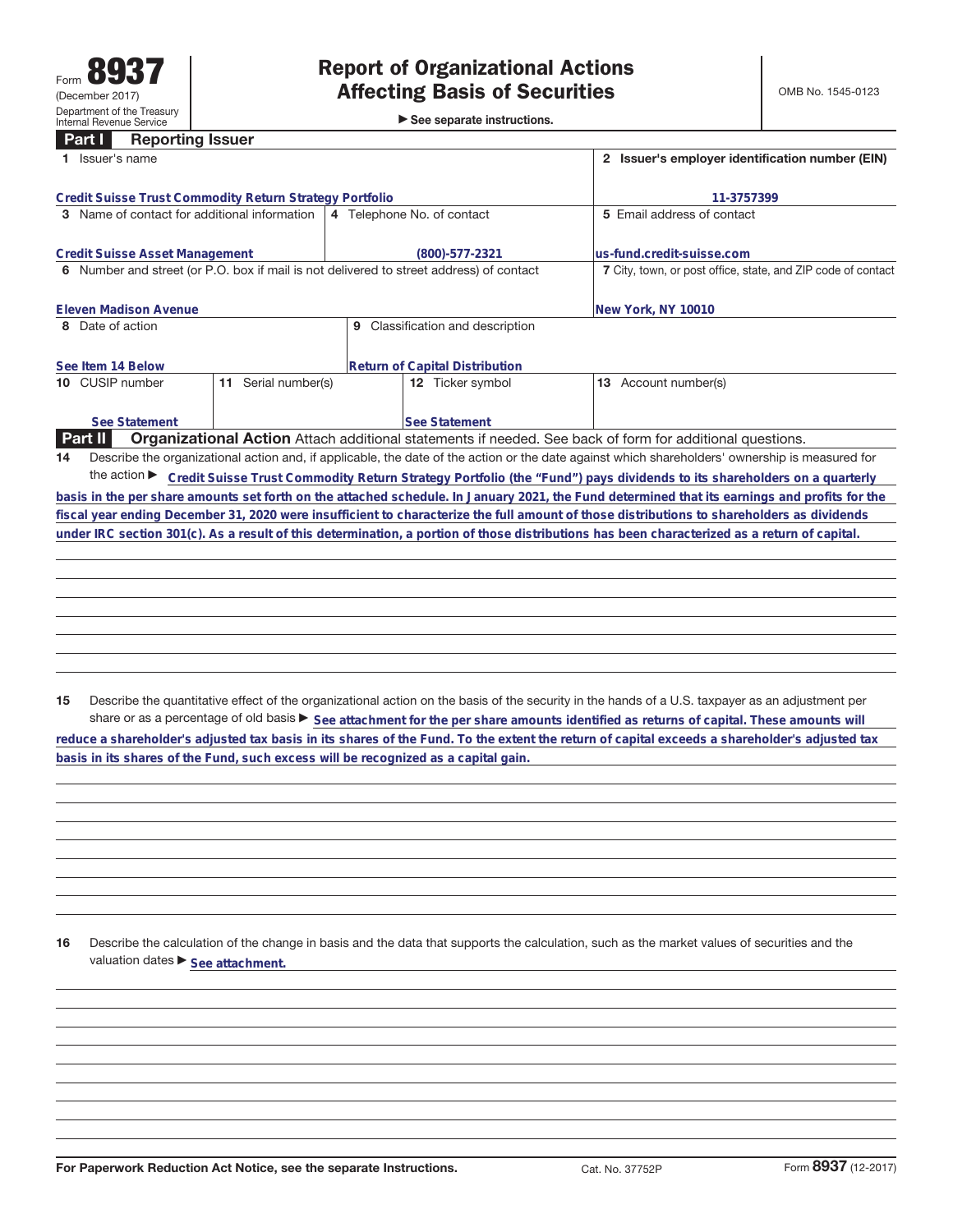**Part II Organizational Action** (continued)

17 List the applicable Internal Revenue Code section(s) and subsection(s) upon which the tax treatment is based **IRC Section 301(c)(2), Section 316(a), Section 316(b)(4)**

**18** Can any resulting loss be recognized? ▶ Not applicable.

19 Provide any other information necessary to implement the adjustment, such as the reportable tax year > The reportable year is fiscal year **ending December 31, 2020.**

|                         | Under penalties of perjury, I declare that I have examined this return, including accompanying schedules and statements, and to the best of my knowledge and<br>belief, it is true, correct, and complete. Declaration of preparer (other than officer) is based on all information of which preparer has any knowledge. |                      |                             |                   |                                    |             |  |
|-------------------------|--------------------------------------------------------------------------------------------------------------------------------------------------------------------------------------------------------------------------------------------------------------------------------------------------------------------------|----------------------|-----------------------------|-------------------|------------------------------------|-------------|--|
| Sign<br><b>Here</b>     | Signature Dmar Tarig                                                                                                                                                                                                                                                                                                     |                      |                             | February 18, 2021 |                                    |             |  |
|                         | Print your name ▶ Omar Tariq                                                                                                                                                                                                                                                                                             |                      | Title $\blacktriangleright$ |                   | <b>Chief Financial Officer</b>     |             |  |
| <b>Paid</b><br>Preparer | Print/Type preparer's name                                                                                                                                                                                                                                                                                               | Preparer's signature | Date                        |                   | if<br>Check<br>self-employed       | <b>PTIN</b> |  |
| <b>Use Only</b>         | Firm's name<br>▸                                                                                                                                                                                                                                                                                                         |                      |                             |                   | Firm's $EIN$ $\blacktriangleright$ |             |  |
|                         | Firm's address ▶                                                                                                                                                                                                                                                                                                         |                      |                             | Phone no.         |                                    |             |  |

Send Form 8937 (including accompanying statements) to: Department of the Treasury, Internal Revenue Service, Ogden, UT 84201-0054

 $\overline{\phantom{a}}$